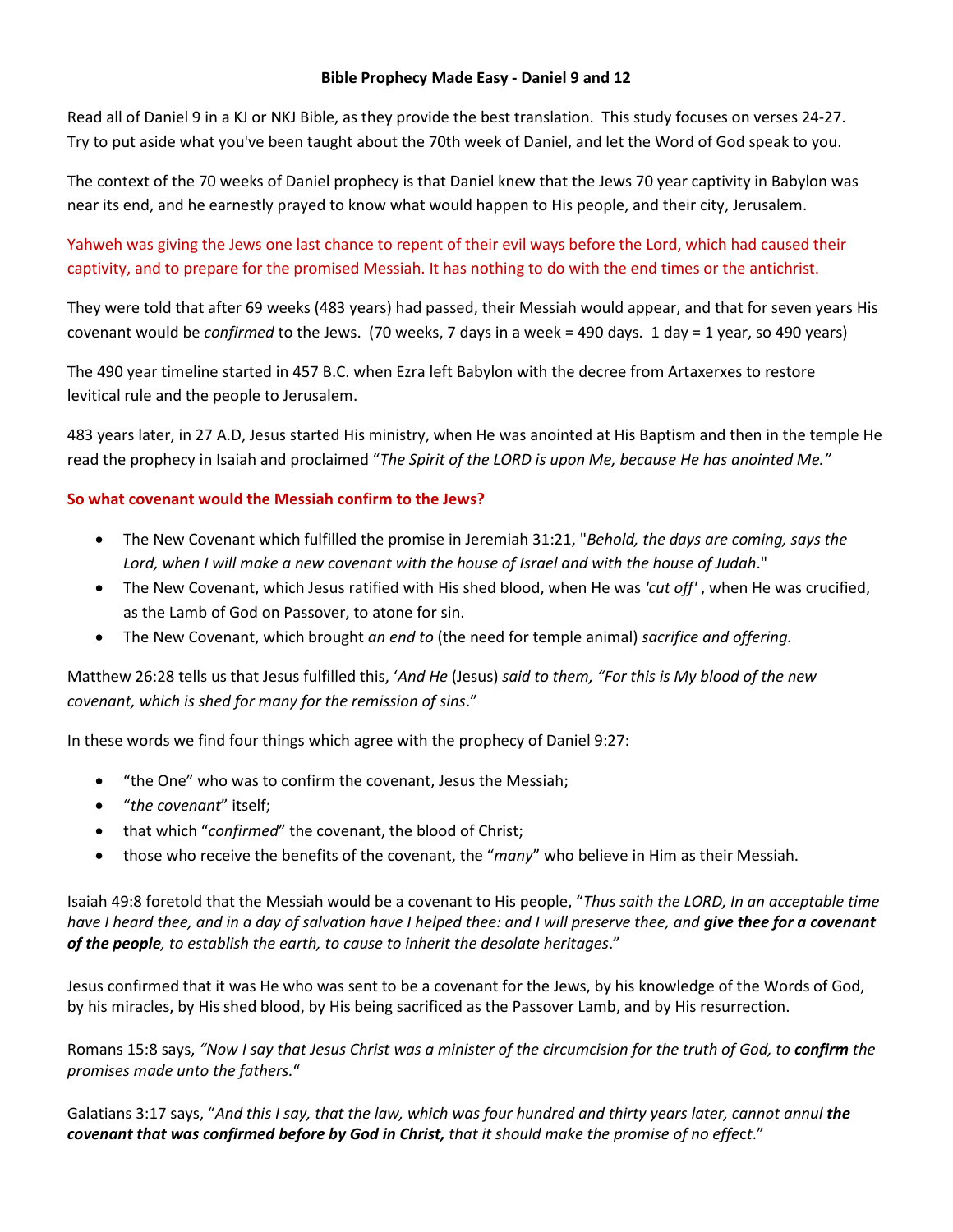#### **It's not just a 7-year covenant, it's the** *eternal* **covenant, which was offered to the Jews first for seven years.**

After Jesus was crucified, resurrected and ascended to Heaven, His disciples were filled with the Holy Spirit at Pentecost, and the Gospel was preached to the Jews, with 3,000 Jews coming to faith on the day of Pentecost.

The Apostles continued preaching the Gospel to the Jews daily in the temple area, and the Lord added to the church daily those who were being saved.

Peter proclaimed that the Gospel was given to Jews first. "*To you first, God, having raised up His Servant Jesus, sent Him to bless you, in turning away every one of you from your iniquities*." Acts 3:26

They preached to the Jews, though the priests, the captain of the temple, and the Sadducees, tried to stop them. "*many of those who heard the word believed; and the number of the men came to be about five thousand*." Acts 4:4

Even *many* Jewish priests came to accept Jesus as their Messiah. "*The word of God kept on spreading; and the number of the disciples continued to increase greatly in Jerusalem, and a great many of the priests were becoming obedient to the faith*." Acts 6:7

#### **When the Jewish leaders stoned Stephen the Apostle to death, it finalized their rejection of Jesus as their Messiah.**

After Stephen was killed, Paul was converted to become the Apostle to the gentiles. Peter was given the vision to preach to the Gentiles, and they received the Holy Spirit.

At this point a shift occurred, where the Apostles and Early Church began preaching the Gospel to Gentiles too, which no doubt marks the end of the 7-year period of preaching to the Jews alone.

Many in the Early Church fled Jerusalem after Stephen's stoning, and began preaching the Gospel in the regions of Judea and Samaria.

Philip was directed to preach the Gospel to the Ethiopian Eunuch, then he preached in all the cities unto Caesarea.

Paul was converted to become the Apostle to the Gentiles and he started many Churches in other countries.

#### **Here's a brief explanation of how the prophecy of the 70th week of Daniel was fulfilled:**

Verse 25 tells us that *MESSIAH THE PRINCE* (Jesus) would arrive AFTER 69 weeks (483 years) had passed.

Jesus was anointed when He was baptized. We know this because at the beginning of His ministry, He proclaimed in the temple, "*The Spirit of the LORD is upon Me, because He has anointed Me."*

Verse 26 tells us that the *MESSIAH* (still Jesus) *shall be cut off*, killed (not for His sins, but for the sins of others).

Verse 27 tells us that Jesus death occurred *in the middle of the week,* 3 1/2 years after He started His ministry, which history proves to be true.

Christ being "cut off" fulfilled Isaiah 53:8, "*For He was cut off from the land of the living; For the transgressions of My people He was stricken.*"

Verse 26 tells us that *the people of the prince shall desolate the city and sanctuary*. The people were the Roman army of Prince Titus who desolated the city and temple in 70 A.D., because most of the Jews rejected Him as their Messiah.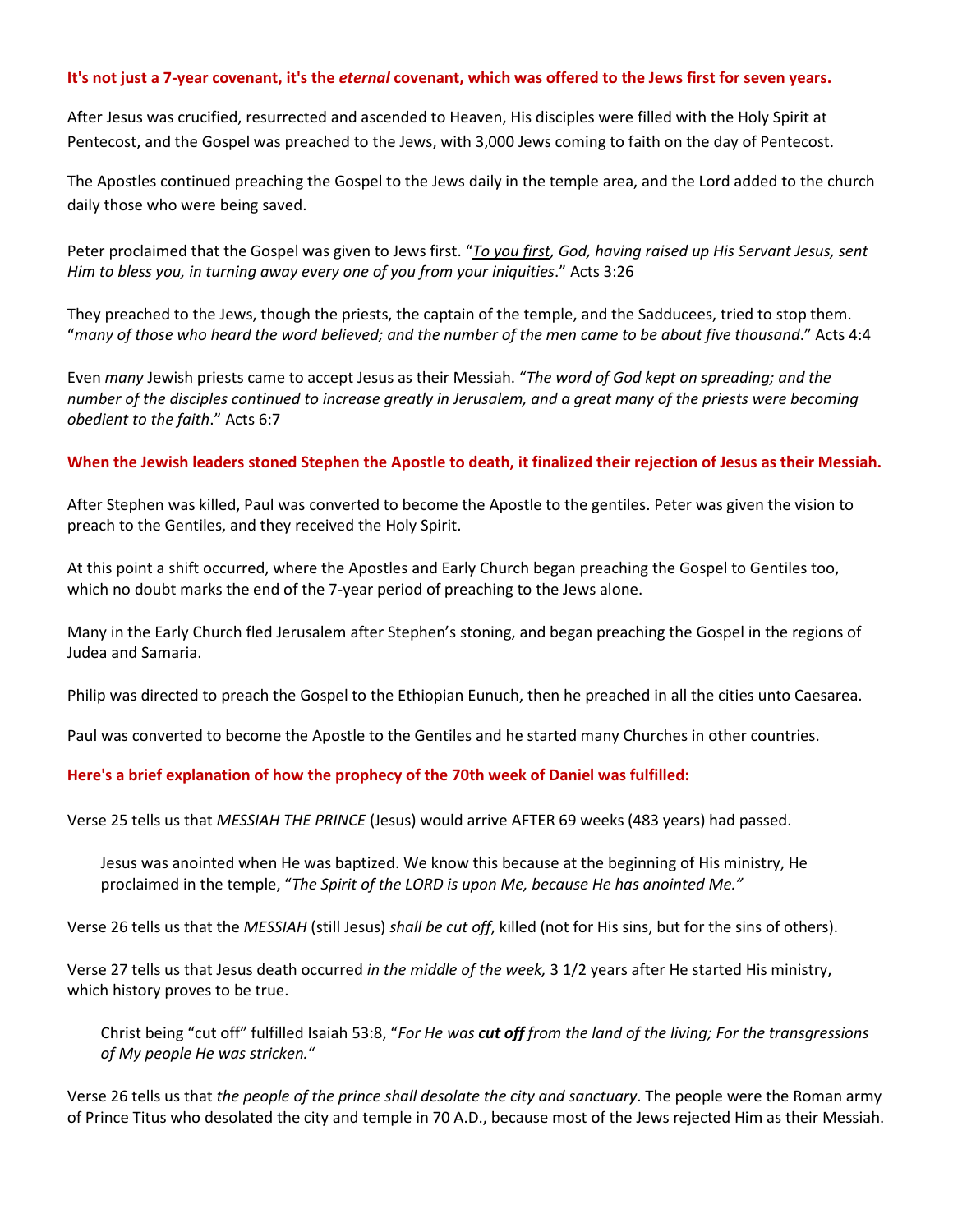Verse 27 tells us that *he* (still Jesus) *shall confirm a covenant with many for one week*. Jesus offered the New Covenant to the House of Israel during His ministry.

Verse 27 tells us that *He* (still Jesus) *shall bring an end to sacrifice and offering*. When Jesus died as the Passover Lamb of God, He fulfilled the Sinai Covenant, thereby ending the need for temple sacrifices.

## **If Christ, the Son of God, was destined to take the place of sinful man, and die the death of the cross, was it not reasonable that He should also be party to the agreement that would require His life?**

In Hebrews 9:15-17, the covenant delivered to Abraham is identified as the New Covenant that Christ "*confirmed*" by the shedding of His blood. It identifies Christ not only as the One who validated that covenant, but also as its author!

"*And for this reason Christ is the Mediator of the new covenant, by means of death, for the redemption of the transgressions under the first covenant, that those who are called may receive the promise of the eternal inheritance. For where there is a testament, there must also of necessity be the death of the testator*. *For a testament is in force after men are dead, since it has no power at all while the testator lives***."**

It's telling us that the Abrahamic Covenant could not be confirmed or ratified until the One who made it died.

Hebrews 9:28 states that "*Christ was offered once to bear the sins of many*," which is a perfect match to Daniel 9:24- 27. Jesus' sacrificial offering covered all of the sins that are listed in Daniel 9:24, and His sacrifice made to save many.

Hebrews 7:22 tells us, "*By so much was Jesus made a surety of a better covenant*."

The word "surety" means "*to pledge*" as a "*bondsman*". When Jesus co-created the Abrahamic Covenant, He agreed to be the surety, the blood sacrifice, that would confirm the covenant.

Hebrews 8:6 tells us, "But now hath he obtained a more excellent ministry, by how much also he is the *mediator of a better covenant, which was established upon better promises*."

Ezekiel 37:26-27 confirms that it was Jesus who made an everlasting covenant, that established peace between God and man. And He setup a spiritual temple that can never be abolished, which is made up of His people.

"*Moreover I will make a covenant of peace with them, and it shall be an everlasting covenant with them; I will establish them and multiply them, and I will set My sanctuary in their midst forevermore. My tabernacle also shall be with them: yea, I will be their God, and they shall be my people*."

Jesus the Messiah was the mediator, the messenger and the ratifier, of the covenant of grace which was confirmed with many, both Jews and Gentiles, so that the promise made to all nations in Abraham would be fulfilled.

Isaiah 42:6, "*I, the LORD, have called You in righteousness, And will hold Your hand; I will keep You and give You as a covenant to the people, As a light to the Gentiles*."

It is not referring to an Antichrist covenant with Israel, which is totally out of context with the prophecy. It is not referring to the end times, as neither the 'Antichrist' or a '3rd temple' aren't mentioned in the text.

The deception of a future 70th week of Daniel, the supposed 7-year tribulation period, was created by the Jesuits of Rome in the 16th century, to deflect blame away from the Roman Catholic Church, which all of the Protestant Reformers had identified as the antichrist beast of Revelation, and the office of the Papacy, the Son of Perdition. By causing you to believe in a future one man antichrist, they cause you to not realize who the real enemy of Christ and His followers are, the leaders of the Roman Catholic Church, specifically the Jesuits of Rome.